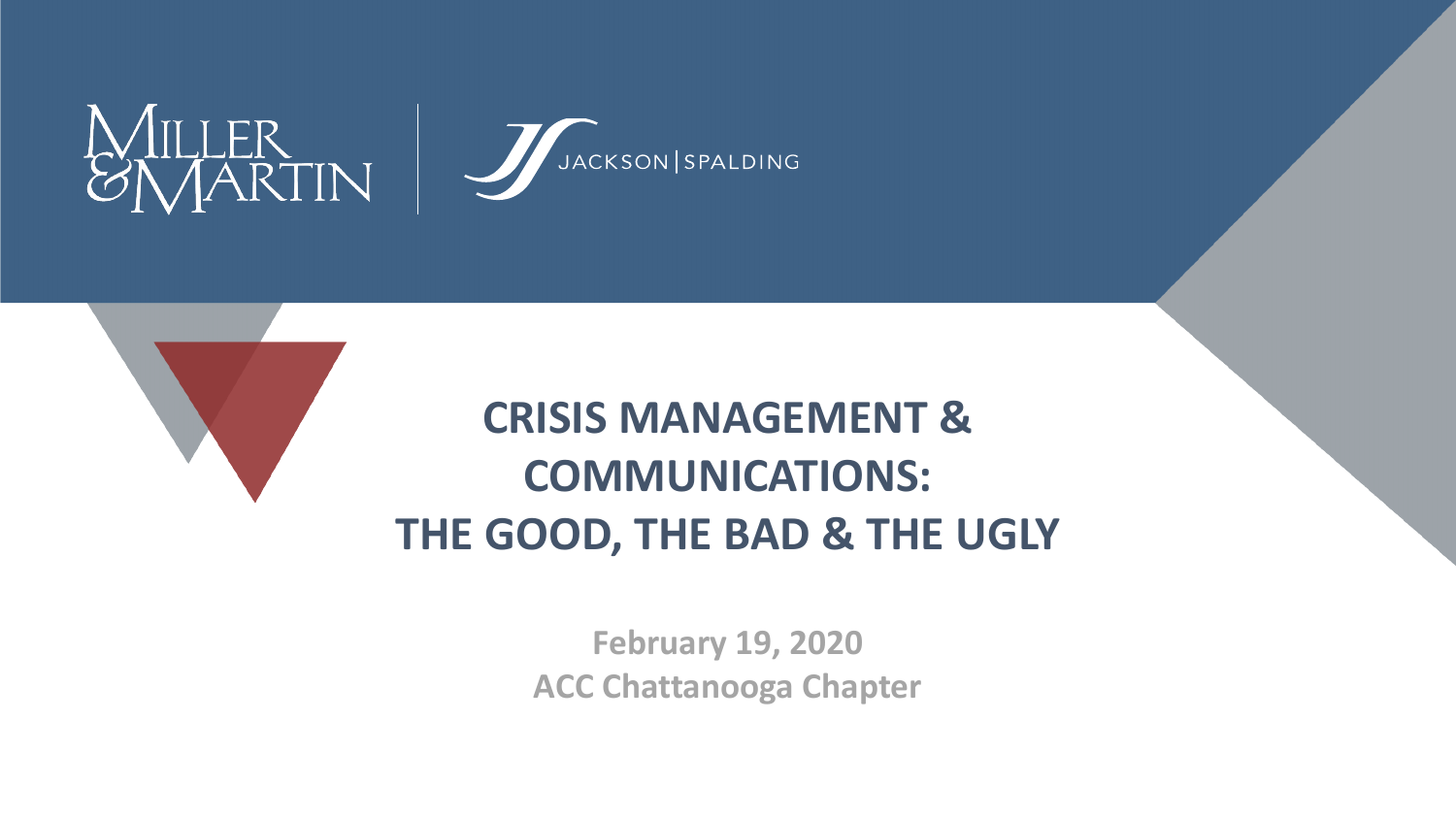

### **CRISIS MANAGEMENT: The Legal Perspective and Case Studies**

**Zac Greene** Litigation Attorney/Crisis Management Practice Chair Miller & Martin zac.greene@millermartin.com

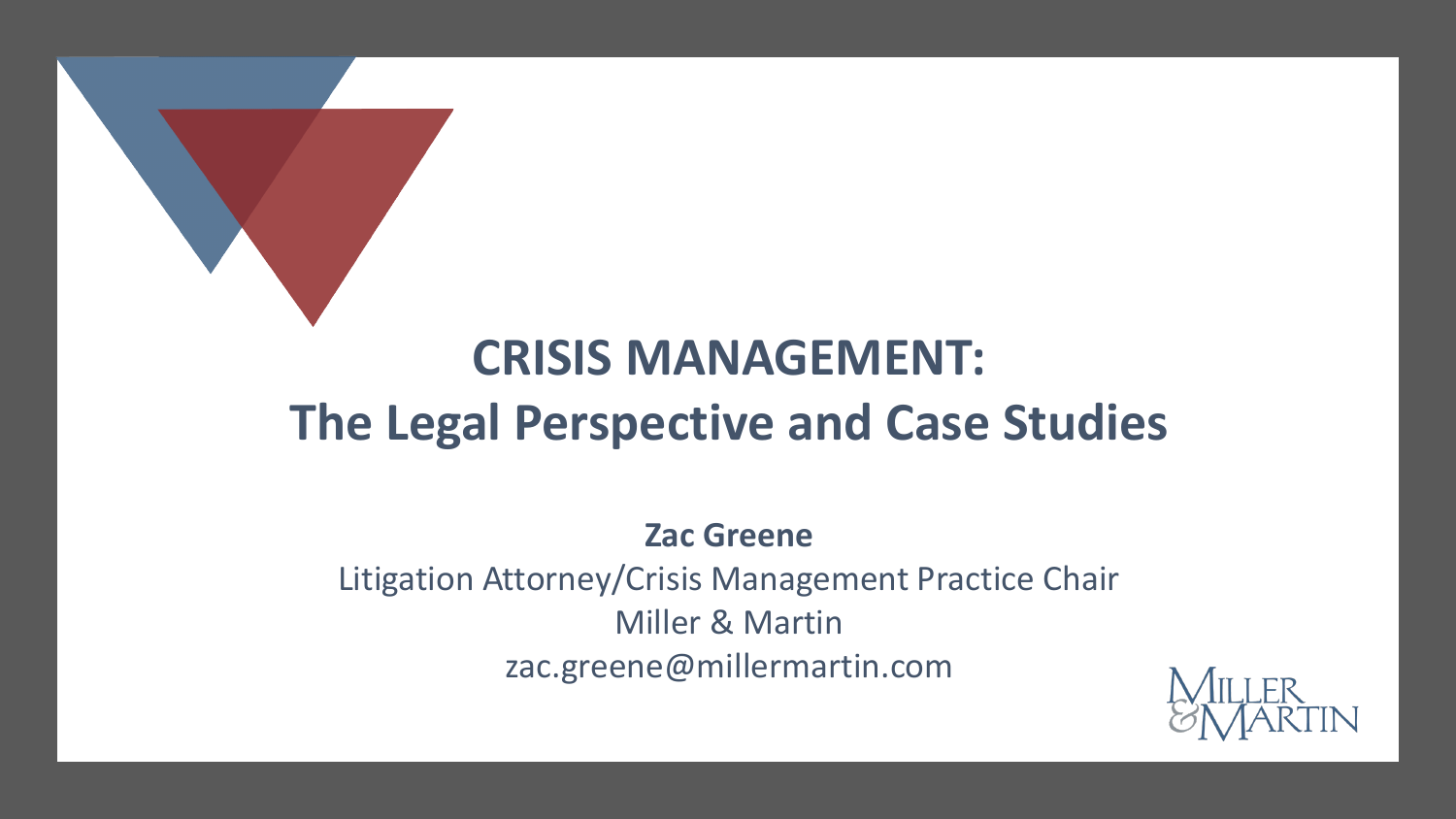## Crisis Communications Lessons

FEBRUARY 2020

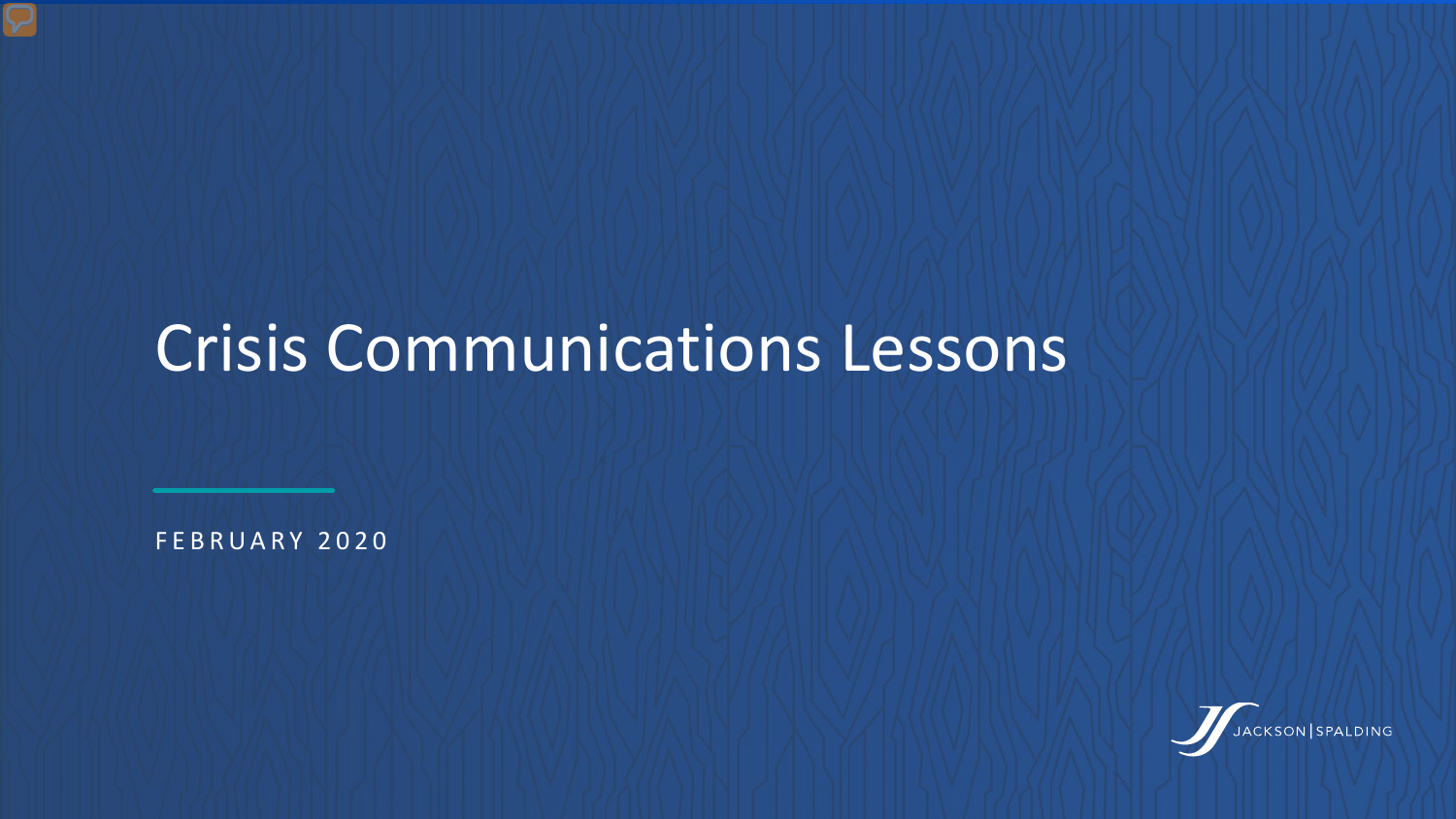# **IMPORTANT CHECKLIST:**

**Reputational Crisis or Reputational Challenge?**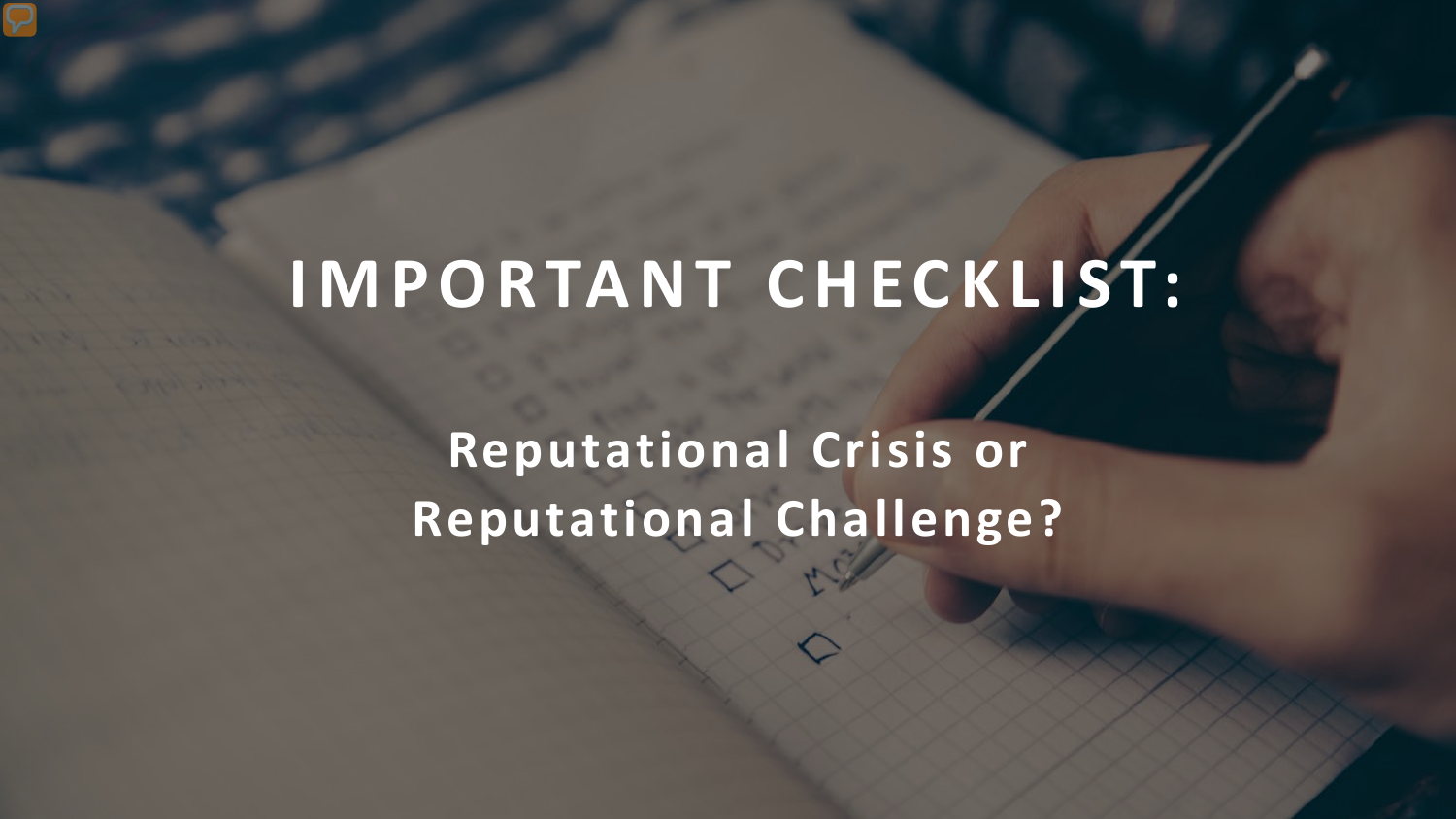

Involve a loss in moral authority within the C-suite that will damage the overall credibility of the company?

Involve multiple stakeholders?

Have social media scalability?

Have national news relevance?

Foster emotional repercussions both inside & outside the business?

Have repetitive failure?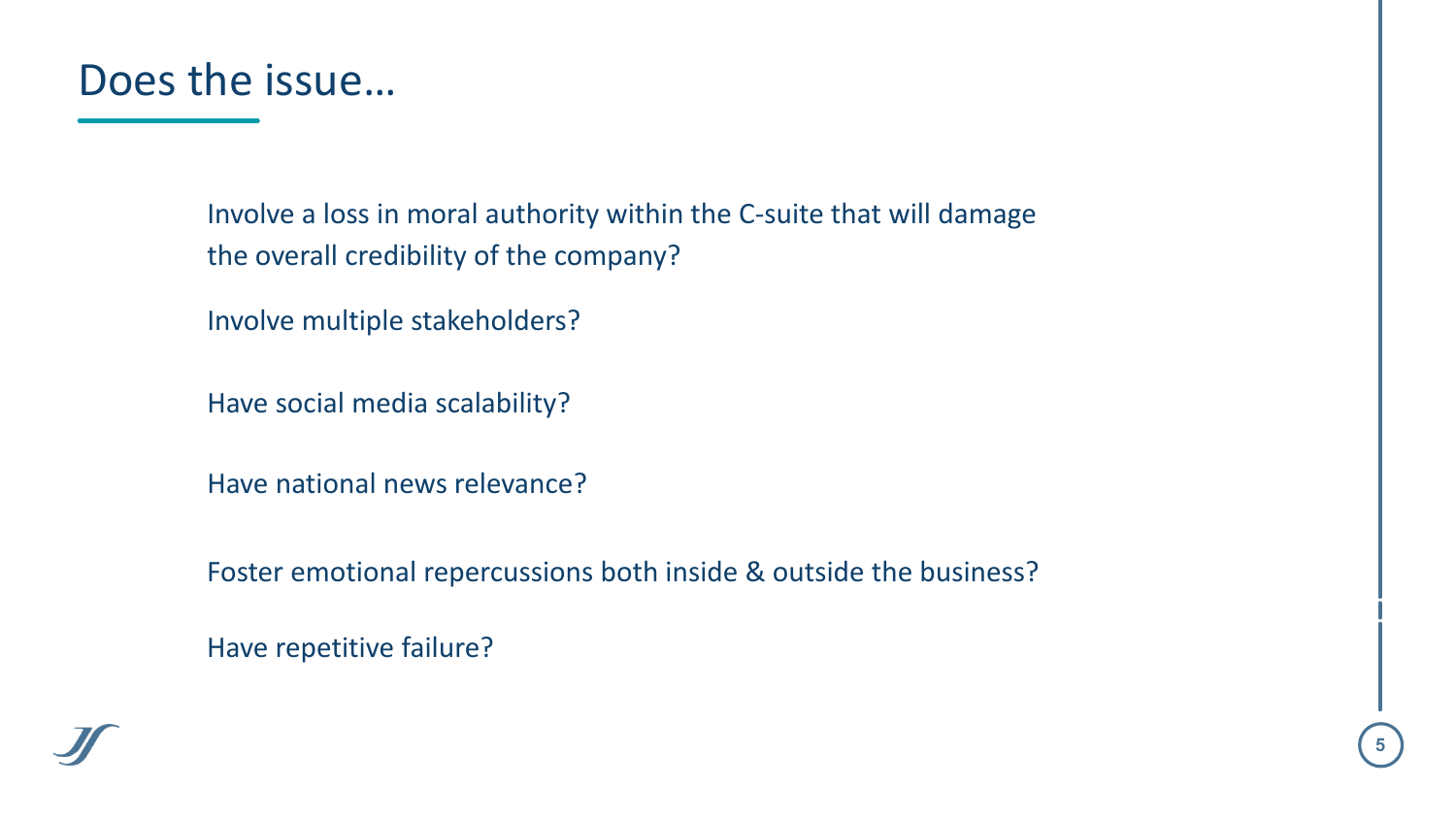# **A CRISIS: THE TYPICAL FOUR STAGES**

**Phase I: Incoming**

**Phase II: Calming and Clarifying**

**Phase III: Normalizing**

**Phase IV: Moving Forward**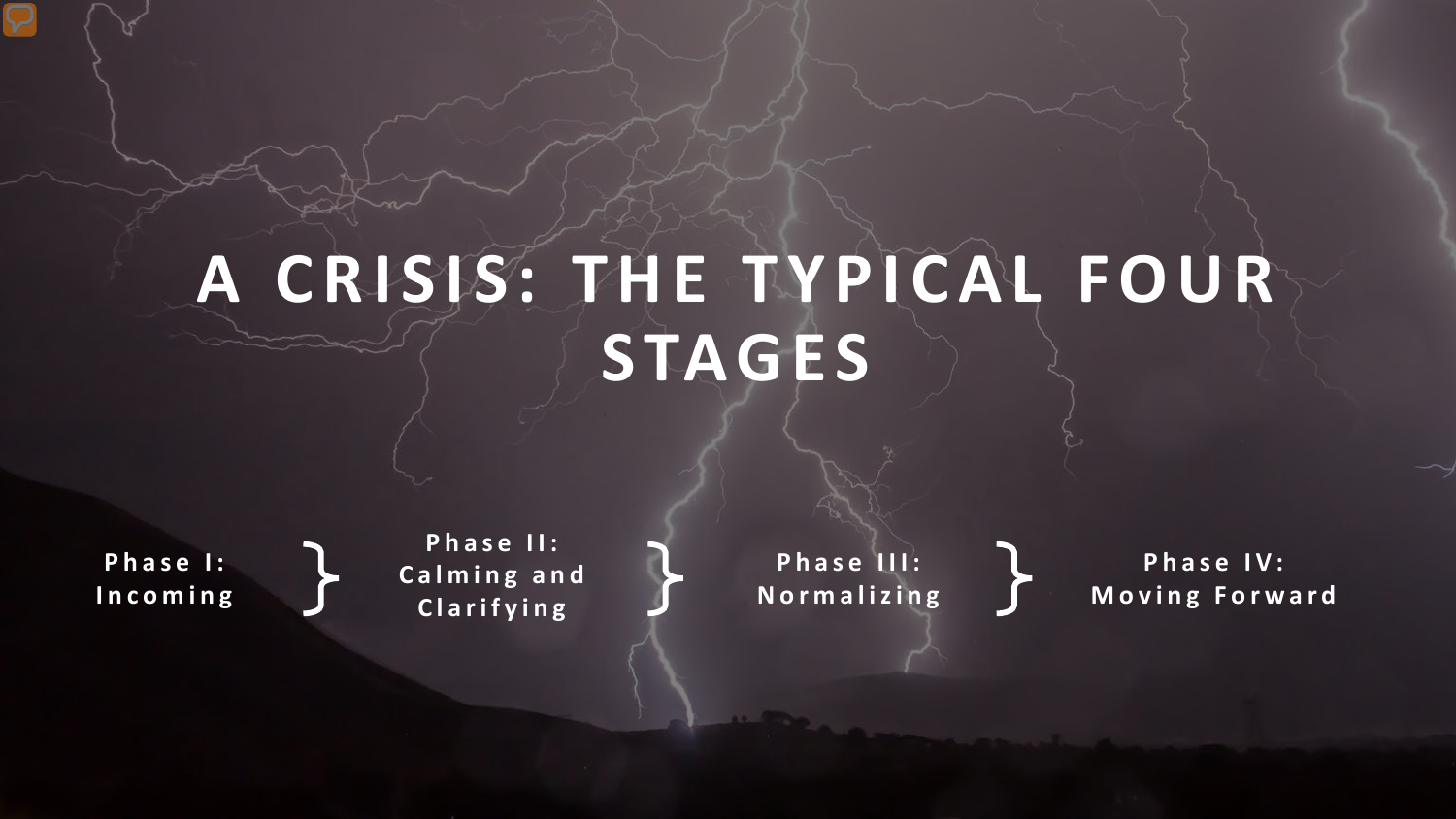#### Phase I: Incoming

- Respond quickly
- Develop best message possible
- Find the best spokesperson available
- If you can get out, it won't end well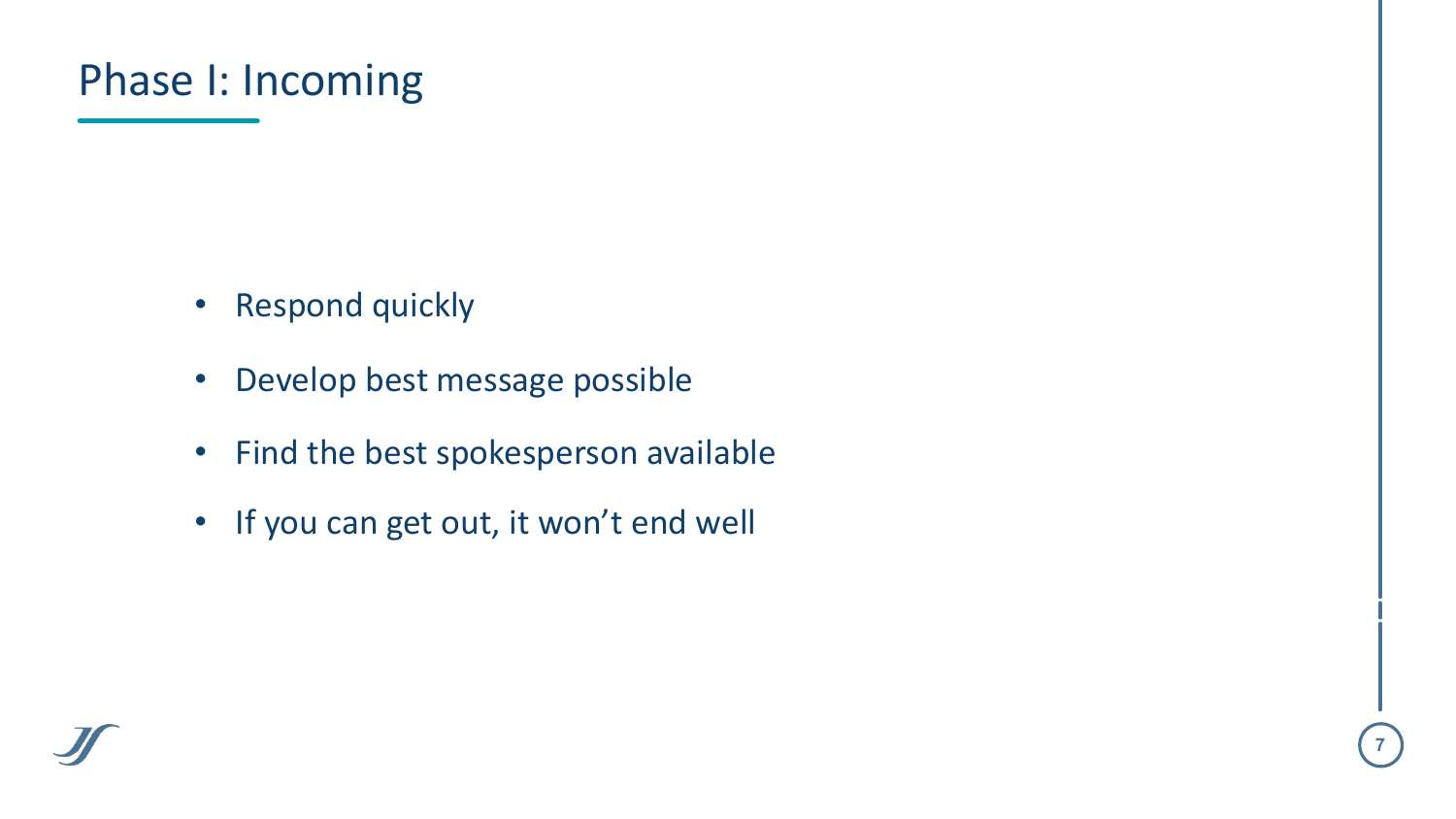#### Phase II: Calming and Clarifying

- Focus on clarifying facts
- Reduce emotion
- Meet with key constituents
- Anticipate questions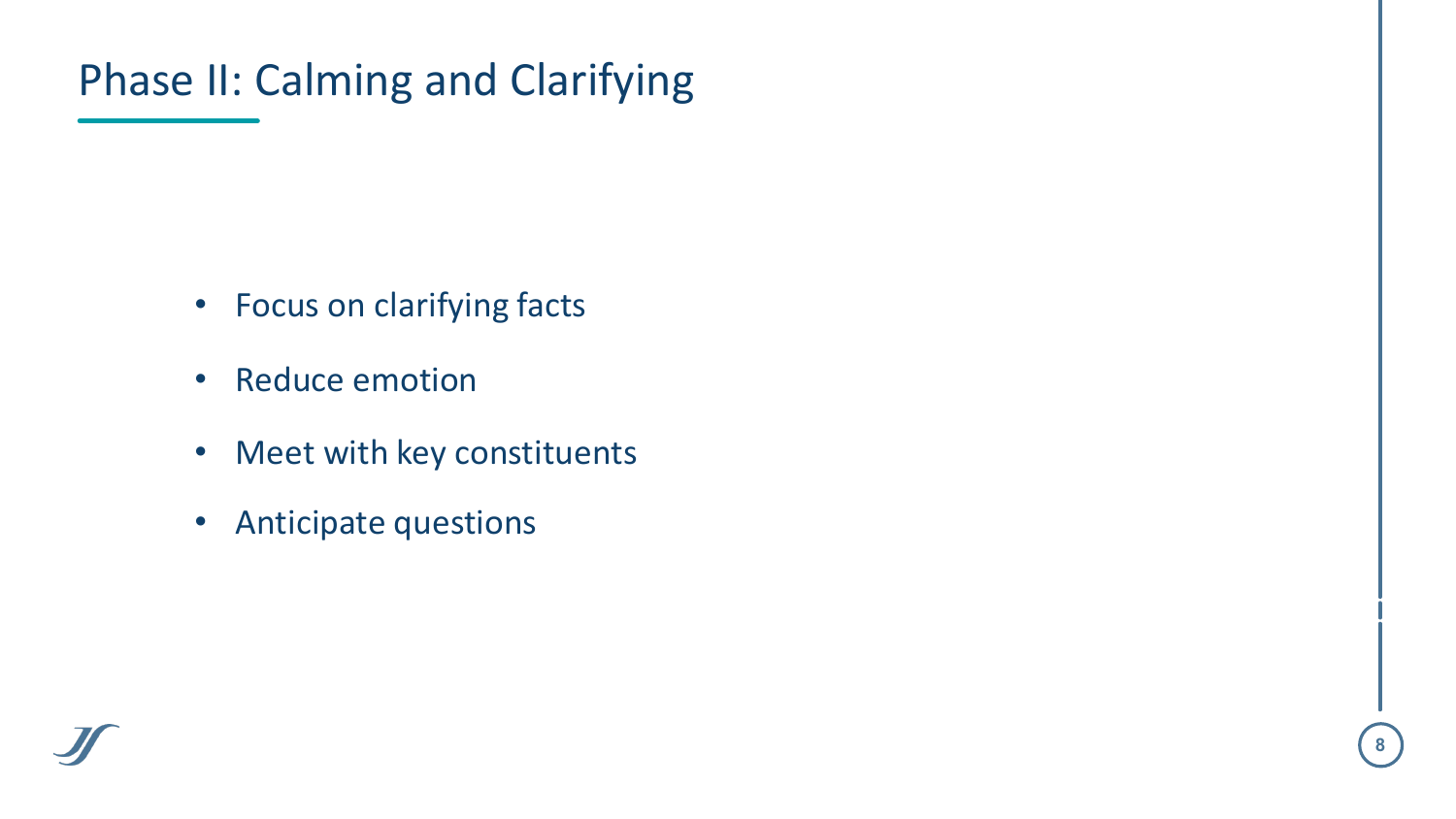#### Phase III: Normalizing

- Return to normal business operations
- Sincerely thank "countless hours" workers
- Learn from crisis to avoid repetitive failure
- Communicate points of progress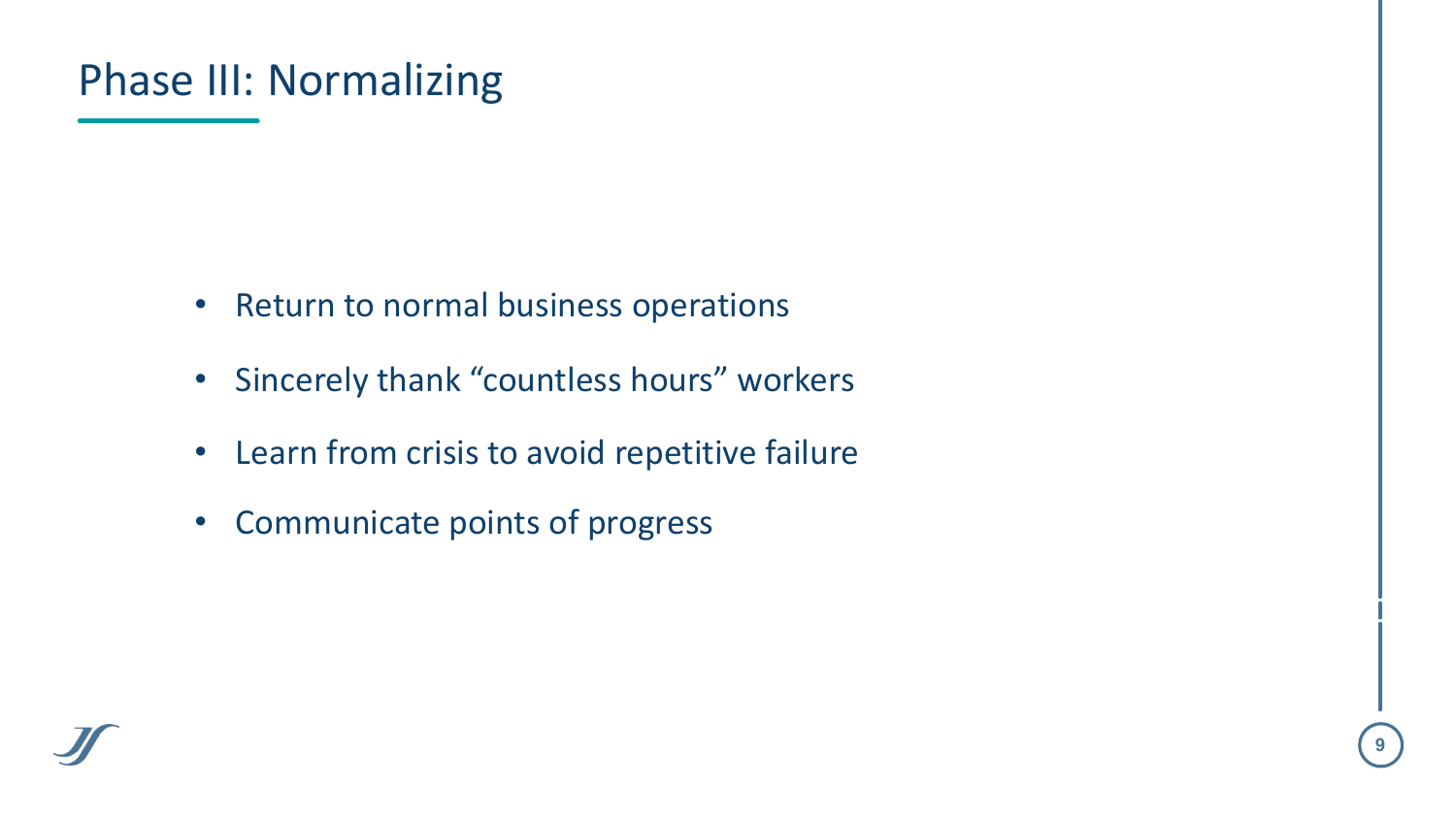#### Phase IV: Moving Forward

- Mindset: renewed momentum and constant improvement
- External audiences have moved on
- Don't waste the crisis
- Continue to use your crisis muscles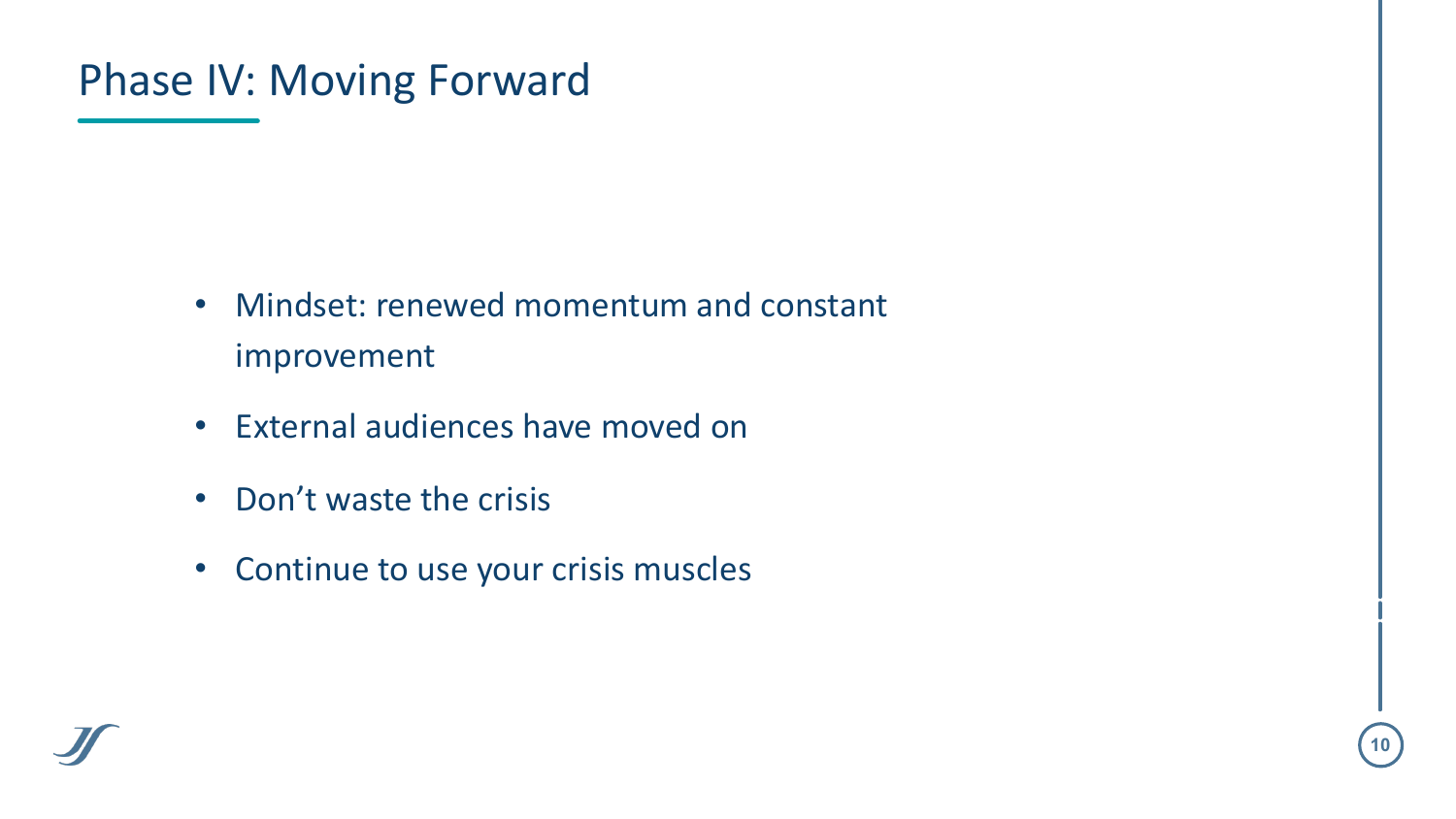## Our Philosophy

Tell the truth

Follow the three S's principle

Communicate with clarity and integrity

Work closely with legal counsel

Always be available

Monitor news 24/7, including social channels

**11**